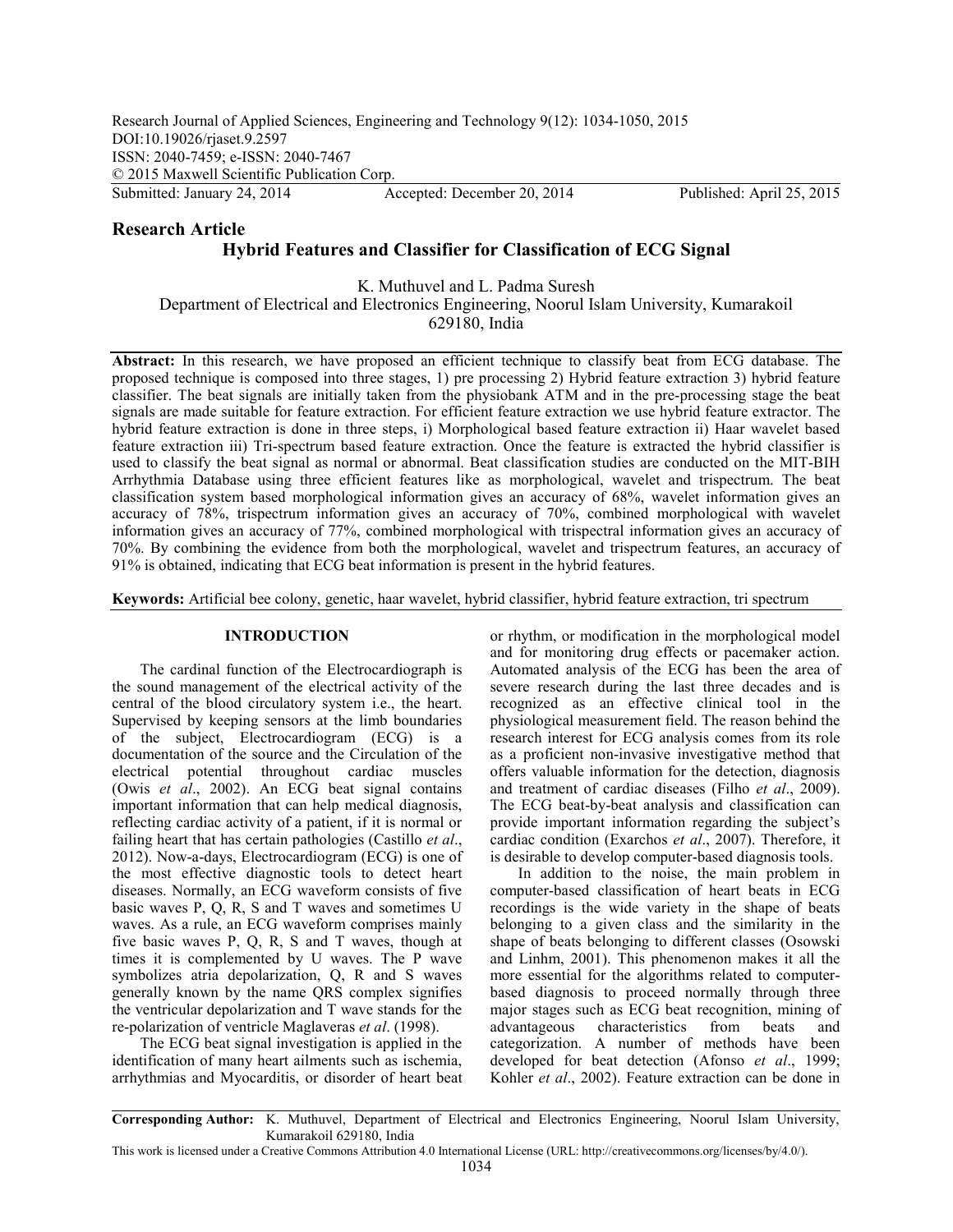the time domain (Chazal and Reilly, 2003), in the frequency domain (Acharya *et al*., 2004), by multi-scale decomposition (Prasad and Sahambi, 2003), by multifractal analysis (Ivanov *et al*., 2009), or by statistical means (Osowski and Linh, 2001). Accordingly, several features like, QRS duration, RR interval, amplitude of P, Q, R, S and T points are extracted by several authors. On the other hand, statistical features like cross correlation, correlation, ICA components were used by the authors to train the classifier. Classification can be performed using neural networks (Ozbay *et al*., 2006; Osowski *et al*., 2008; Hu *et al*., 1993), linear discriminants (Senhadji *et al*., 1995), learning vector quantization (Hu *et al*., 1997), a mixture of experts model (Yu and Chou, 2007), or a switchable scheme (Hu *et al*., 1993).

In this study, a technique is proposed to solve the classification problem. The main objective of this research is to classify beat signal from ECG database. It consists of twofold:

- Three effective features like morphological, wavelet and Tri-spectrum are hybridized and used to feature extraction purpose, which (hybrid) improved the performance than individual feature extraction system.
- Two artificial intelligent techniques like Artificial Bee Colony (ABC) and Genetic algorithm are hybridized and used to classification of the ECG beat signal, which proved as better connection to find optimal weight in feed forward neural network.

## **LITERATURE REVIEW**

In the literature review, several methods have been proposed for the automatic classification of ECG beat signals. Among the most recently published works are those presented as follows: Jiang and Kong (2007) have presented evolvable Block-based Neural Networks (BbNNs) for personalized ECG heartbeat pattern classification. Network structure and connection weights were optimized using an EA that utilized evolutionary and gradient-based search operators. An adaptive rate modification system that demonstrated the efficiency of an operator in turning out superior robustness for the healthy persons in relation to prearranged consistent rates. The GDS operator significantly scaled up the execution and the optimization pace. The BbNN demonstrated a potential to classify ECG heart-beat patterns with a high accuracy for personalized ECG monitoring.

Ubeyli (2009) has described the application of Adaptive Neuro-Fuzzy Inference System (ANFIS) model for classification of Electrocardiogram (ECG) beat signals. Decision making was performed in two stages: feature extraction by computation of Lyapunov exponents and classification by the ANFIS trained with

the back propagation gradient descent method in combination with the least squares method. Four types of ECG beats (normal beat, congestive heart failure beat, ventricular tachyarrhythmia beat and atrial fibrillation beat) obtained from the PhysioBank database was classified by four ANFIS classifiers. To improve diagnostic accuracy, the fifth ANFIS classifier (combining ANFIS) was trained using the outputs of the four ANFIS classifiers as input data. The proposed ANFIS model combined the neural network adaptive capabilities and the fuzzy logic qualitative approach. Some conclusions concerning the saliency of features on classification of the ECG beat signals were obtained through analysis of the ANFIS. The efficiency of the ANFIS configuration was assessed in relation to guidance execution and categorization precision. The results confirmed that the proposed ANFIS model has potential in classifying the ECG beat signals.

Kim *et al*. (2010) have proficiently propounded an innovative ECG beat signal processing technique with Quad Level Vector (QLV) for the ECG holter system. The ECG processing consisted of the compression flow and the classification flow and the QLV was presented for both flows to achieve better performance with low computation complexity. The compression algorithm was executed by means of ECG skeleton and the Huffman coding. Unit block size optimization, adaptive threshold adaptation and 4-bit-wise Huffman coding techniques were executed to scale down the processing overhead without any compromise on the beat signal excellence. The heart beat segmentation and the R-peak detection methods were employed for the classification algorithm. The performance was evaluated by using the Massachusetts Institute of Technology-Boston's Beth Israel Hospital Arrhythmia Database and the noise robust test is also per-formed for the reliability of the algorithm.

Ka (2011) has smartly put forward an Electrocardiogram (ECG) beat categorization technique founded on waveform resemblance and RR intervals. The technique categorized six kinds of heart beat, such as normal beats, atrial early beats, paced beats, early ventricular contractions, left bundle branch block beats and right bundle branch block beats. The ECG beat signal was initially cleared of noise by means of wavelet-transform-based methods. Heart beats, sampled at 128 points centered on the R peak, were removed from the ECG beat signal. The number of samples per heart beat was then decreased to 16 to comprise a trait. The RR intervals surrounding the beat were also employed as a feature. A database of interpreted beats was constructed for the classifier for waveform assessment with unidentified beats.

Iftikhar *et al*. (2012) have developed an arrhythmia disorder classifier using Feed forward Back propagation neural network. The supervised network was trained based on the features extracted from the ECG databases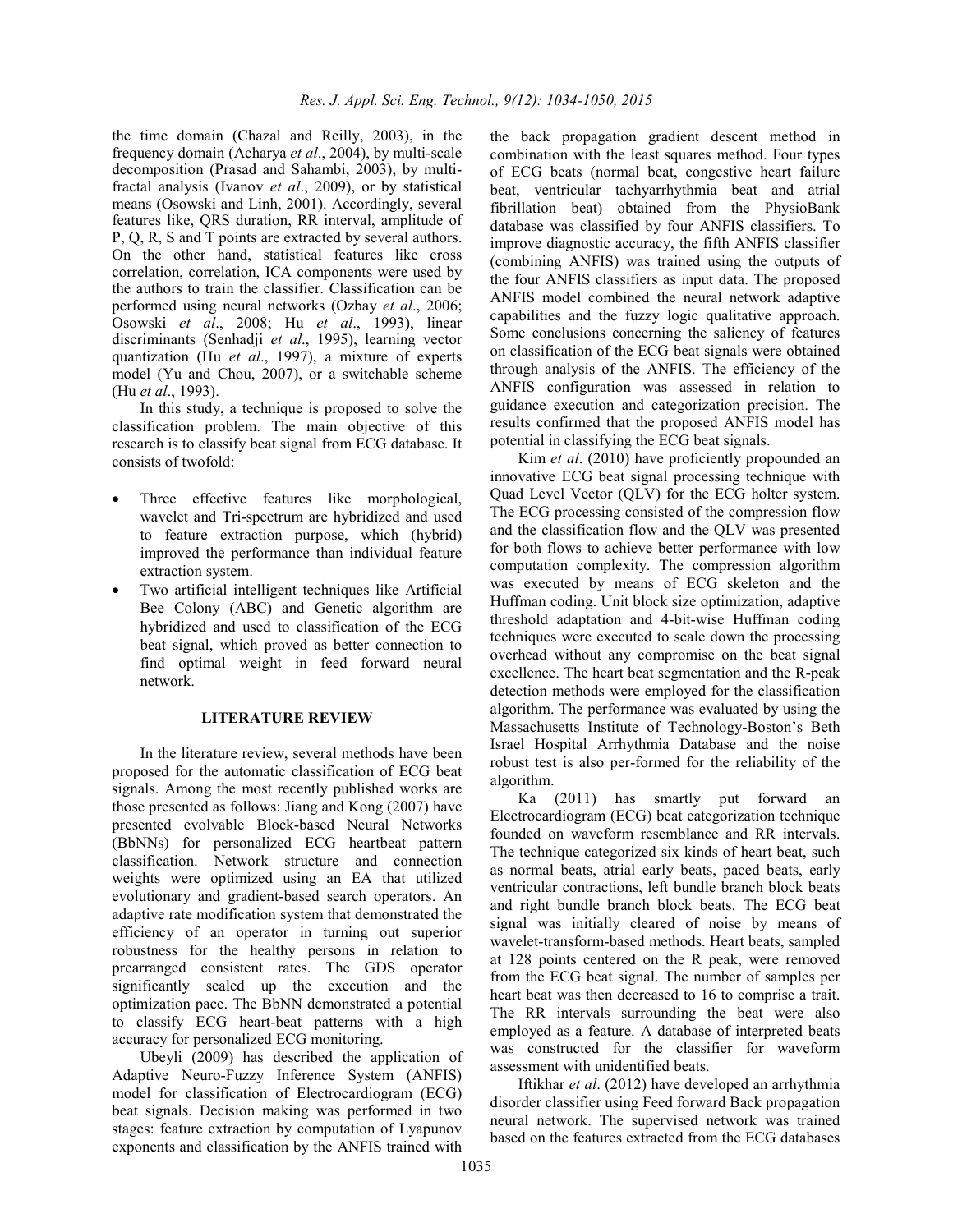of MIT-BIH. The trained network classified the beats into Premature Atrial Ventricular Contraction (PAC/ PVC), Left/Right Bundle Branch Block (LBBB/RBBB), paced beat and normal beat.

Yeh (2012) has proposed a Principal Component Analysis (PCA) and Fuzzy Logic to analyze ECG beat signals for effective determining heartbeat case. It could precisely categorize and recognize the divergence between regular heartbeats (NORM) and irregular heartbeats. An irregular heartbeat comprised Left Bundle Branch Block (LBBB), Right Bundle Branch Block (RBBB), Ventricular Premature Contractions (VPC), Atrial Premature Contractions (APC) and Paced Beat (PB). Assessment of the ECG beat signals proceeds through three significant phases such as:

- Recognizing the QRS waveform
- The qualitative traits choice
- Heartbeat case assessment

The study used Principal Component Analysis for selection of qualitative features and determination of heartbeat case was carried out by fuzzy logic. Records of MIT-BIH database were employed for the purpose of efficiency estimation.

**Discussion about the literature review:** By considering the above literature review, the researchers have developed several distinct methods to classify the ECG signal. Among them, Jiang and Kong (2007) have developed block based neural networks for classifying the heart beats. The weights are optimized by using evolutionary and gradient based search operators. Ubeyli (2009) introduced Adaptive Neuro-Fuzzy Inference System (ANFIS) model for classifying the ECG beats. In this method four types of ECG beats are classified by using four ANFIS classifier and the fifth ANFIS classifier is trained using the results of four classifiers. Kim *et al*. (2010) have presented quad level vector technique to classify the ECG beat signal. This method involves two processes:

- Compression flow
- Classification flow

For compression algorithm ECG skeleton and Huffman coding is used. For classification algorithm heart beat classification and R-peak detection method was used. Ka (2011) described ECG classification techniques using wavelet resemblance and RR intervals. In this method neighbouring beats of the RR interval is considered as features. Iftikhar *et al*. (2012) have developed a technique to detect the arrhythmias by using arrhythmias classifier and feed forward back propagation algorithm. This method has some deficiency in identifying the P and T waves. Yeh (2012) has proposed principal component analysis and fuzzy logic method to classify the normal and abnormal beats

in ECG. This technique provides accurate classification only for portable devices. Obtaining a good quality model for ECG beat classification depends on many factors, like as feature extraction and classification. Various techniques proposed in the literature have met with only limited success due to complexity of feature extraction and classification. By analyzing the demerits of the related works we develop a proposed technique to classify the beats from the ECG signal. In our proposed techniques we use hybrid feature extraction and hybrid classifier for effective classification of ECG beat. For hybrid feature extraction we use three extraction techniques:

- Morphological feature extraction
- Wavelet feature extraction
- Spectrum based feature extraction which helps to extract the features so accurately from the ECG signal

For effective classification we use two optimization algorithms:

- ABC algorithm
- Genetic algorithm in the hybrid classifier

## **CLASSIFICATION OF ECG BEATS BY USING HYBRID FEATURE AND HYBRID CLASSIFIER**

The ECG beat classification is mainly necessary to categorize the normal and abnormal beat. This classification of normal and abnormal beats helps to spot the heart diseases. Several techniques are followed to classify the ECG beats. In our proposed method we use a hybrid technique for both feature extraction and classification. This involves three major steps they are:

- Pre-processing
- Hybrid feature extraction
- Hybrid feature classification

In the pre processing stage the input ECG beats are taken from physio bank ATM. In hybrid feature extraction stage, features are extracted by three processes:

- Morphological based feature extraction
- Wavelet based feature extraction
- Spectrum based feature extraction

Once the feature is extracted then the hybrid classifier is used to classify the ECG beat signal. In the hybrid classifier, ABC algorithm is combined with genetic algorithm for training the neural network. The trained neural network by the hybrid ABC and genetic algorithm is used to classify the beat. The overall diagram of proposed ECG beat classification is depicted in Fig. 1.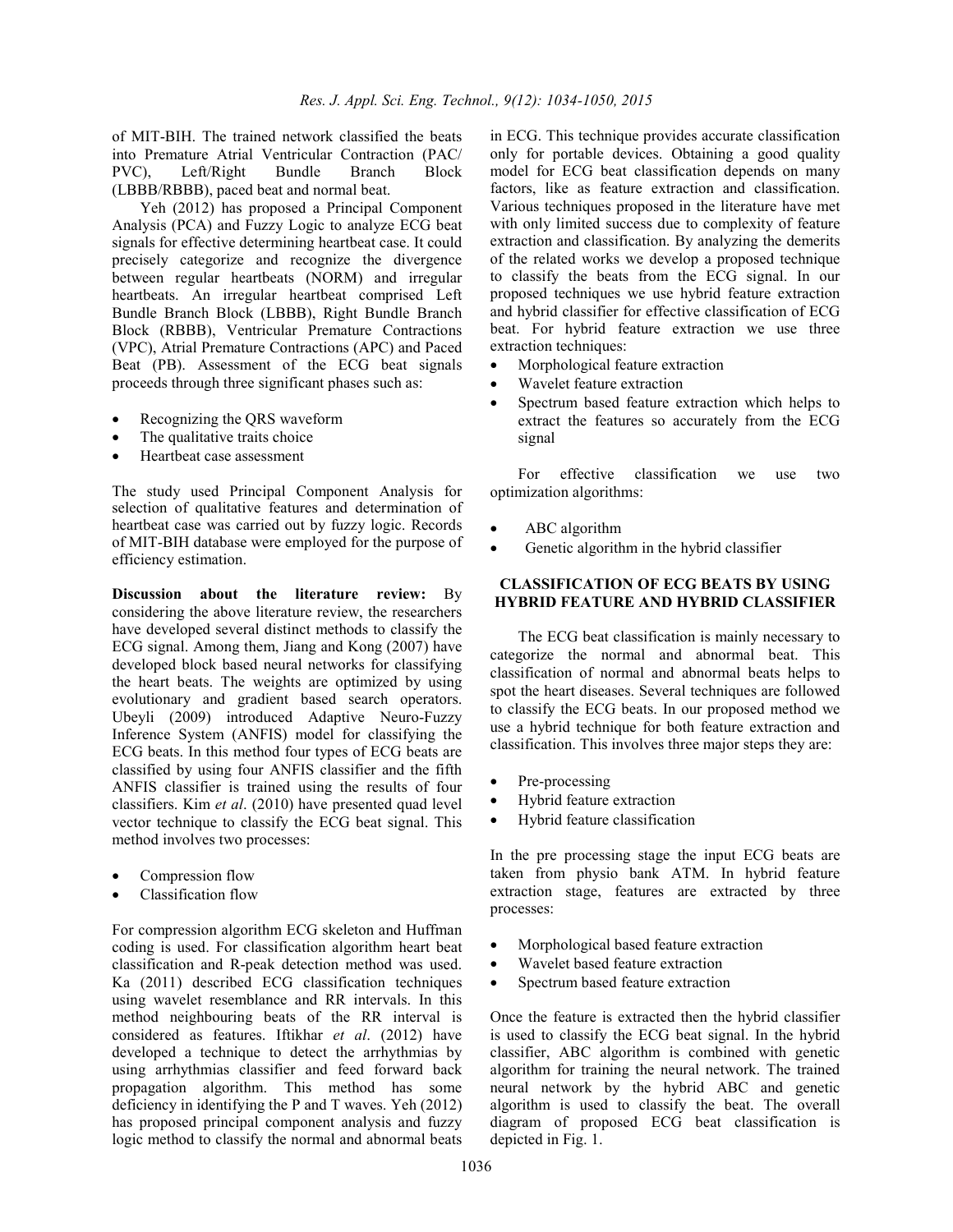

*Res. J. Appl. Sci. Eng. Technol., 9(12): 1034-1050, 2015* 

Fig. 1: Overall block diagram of proposed technique

| PHYSIONET <sup>V</sup> | PhysioBank Record Search                                                                                     | Search                                       |  |
|------------------------|--------------------------------------------------------------------------------------------------------------|----------------------------------------------|--|
| Input                  |                                                                                                              | Toolbox                                      |  |
| Database:              | Abdominal and Direct Fetal EOG Database (adfecgdb)<br>٠                                                      | Plot waveforms<br>$\bullet$                  |  |
| Record:                | rot ed: - Signals all                                                                                        | Navigation                                   |  |
| <b>MODARES</b>         | verified beat annotations (gm) +<br><b>WELL-WITH SALES AND RESIDENTS IN THE PROPERTY OF A REAL PROPERTY.</b> | lee.                                         |  |
|                        | Output                                                                                                       | $99 - 29$                                    |  |
| Longth:                | #10 sec 1 min 1 hour 12 hours to end                                                                         | <u> 19</u><br>Previous record<br>Naut record |  |
| Time:<br>format        | a timoldate dapsed time hours minutes seconds<br>samples                                                     | About ATM<br>Help                            |  |
| Data format:           | # standard L high precision Draw ADC units                                                                   |                                              |  |

Fig. 2: Snapshot representation of physiobank ATM

**Pre-processing:** In this pre processing step, we make the beat signals suitable for feature extraction. In this step the ECG beat signal input dataset is taken from the physiobank ATM (http://physionet.org/cgibin/atm/ATM). To generate the dataset, in ATM input control panel select an input beat signal from the database. For our work we have chosen MIT-BIH Arrhythmia Database. After choosing the database, beat signal is selected by choosing corresponding record value. Once we select the type of database, the annotations type gets changed automatically. Annotations are labels that used to describe the time of occurrence and the type of individual heart beats at a particular point within the recording. After choosing the beat records change the length in the output panel as 'the end'. Then choose the tool in the toolbox such as 'Show annotations as text', 'export beat signal as .mat'. Then for each tool store the corresponding dataset. Similarly for five abnormal and normal beat signals the dataset is obtained by changing the record value in the input panel. Then obtained input dataset values are transferred for feature extraction. The snapshot representation of physiobank  $ATM<sup>1</sup>$  is illustrated in Fig. 2.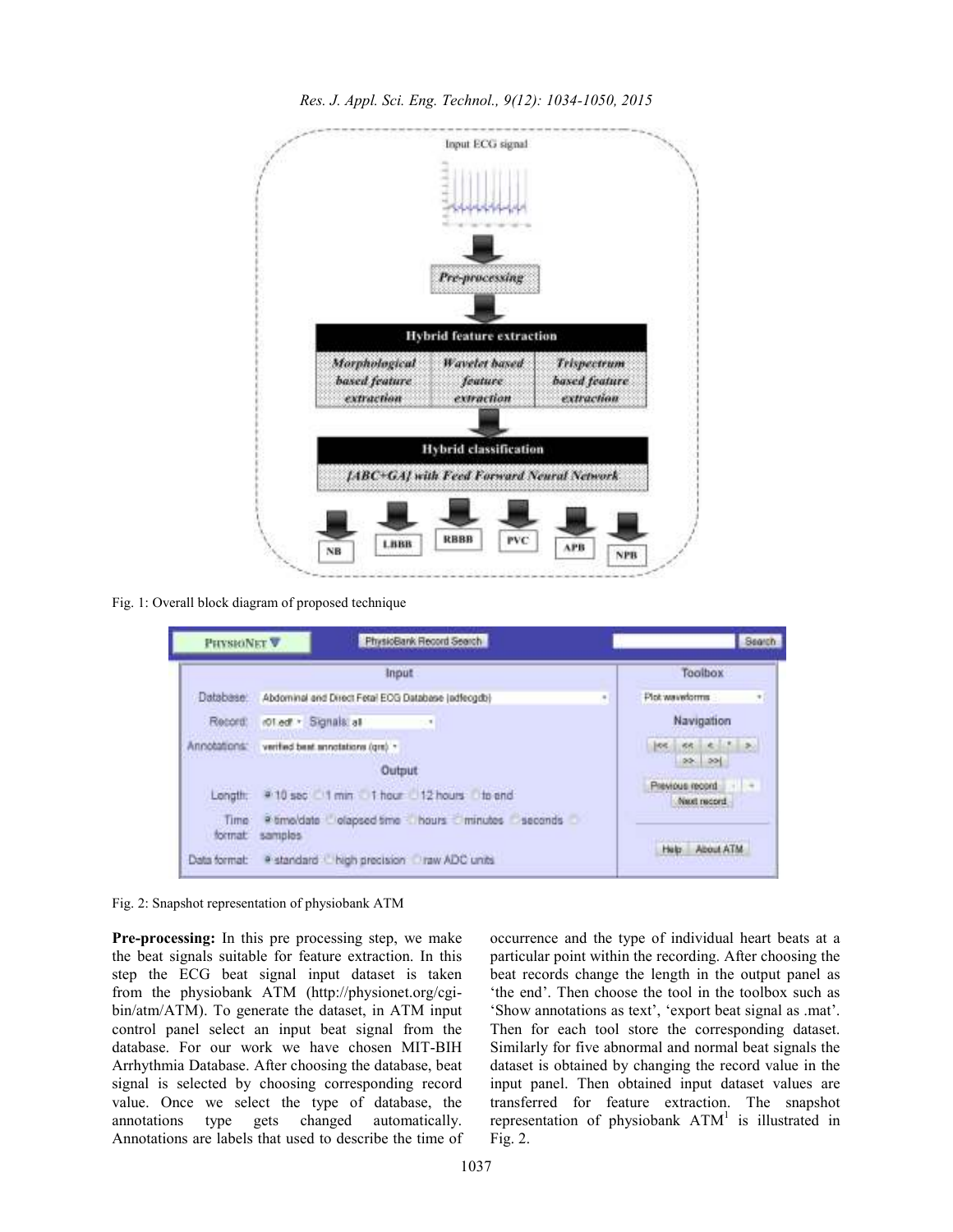

Fig. 3: ECG beat signal labelled by P, Q, R, S, T

**Hybrid feature extraction:** Computer-based diagnosis algorithms have usually three stages, like as ECG beat detection, extraction of useful features from beats and classification.

**ECG beat detection:** After pre-processing step, the MATLAB files are given into the input of feature extraction for PQRST detection. After we point out P, Q, R, S and T points of ECG signal based on the peak value. The PQRST characteristics points are recognized by peak detector and following ways:

- The normal deflection of the P wave is upright (positive).
- The first deflection, if it is negative (downward), is labeled the Q wave.
- The first positive (upright) deflection is labeled the R wave, whether it is predicated by a Q wave or not.
- A negative deflection following an R wave is labeled an S wave.
- Any subsequent waveforms are labeled "primes". Positive being R', R'' etc.... Negative being S', S''.
- The direction of the normal adult T wave is upright.

After PQRST point's detection, useful features are extracted from beats to classify the ECG. Hybrid feature techniques are used for effective feature extraction which involves:

- Morphological feature extraction
- Wavelet based feature extraction
- Spectrum based feature extraction

**Morphological based feature extraction:** After characteristic point's detection, the ECG beat signals are subjected to morphological centred feature extraction. Morphological feature extraction is a method to extract features that helps to describe the representations. Generally there are five deviations in ECG beat signal they are P, Q, R, S and T as shown in the Fig. 3. Morphological feature extraction is done in three steps. First we need to find the standard deviation of RR interval, PR interval, PT interval, ST interval, TT interval, QT interval. Second the maximum values of P, Q, R, S, T peaks are obtained and finally the number of R peaks count is taken.

**P-R interval:** The initial modulation point in the ECG beat signal is the P wave. The P-R interval is attained by computing the phase from the starting off P wave to the QRS wave. The maximum rate of the P-R interval is 200 msec. We mainly extract two features from the P-R interval:

- Mean value
- Standard deviation

Let the P-R interval values are denoted as  $P_R$  and the mean value of P-R intervals is given as:

$$
\mu_{PR} = E[\mathbf{P}_R] \tag{1}
$$

where,

 $\mu_{PR}$  = The mean value of P-R intervals  $E[P_R]$  = The expected time value of P-R interval

From the mean value the standard deviation of the P-R interval can be calculated using the following equation:

$$
\sigma_{PR} = \sqrt{E[\mathbf{P}_R^2] - (E[\mathbf{P}_R])^2}
$$
 (2)

where,  $\sigma_{PR}$  is the standard deviation of P-R intervals.

**P-T interval:** The P-T interval is attained by computing the duration from the starting off P wave to the T wave. Mean value and standard deviation are two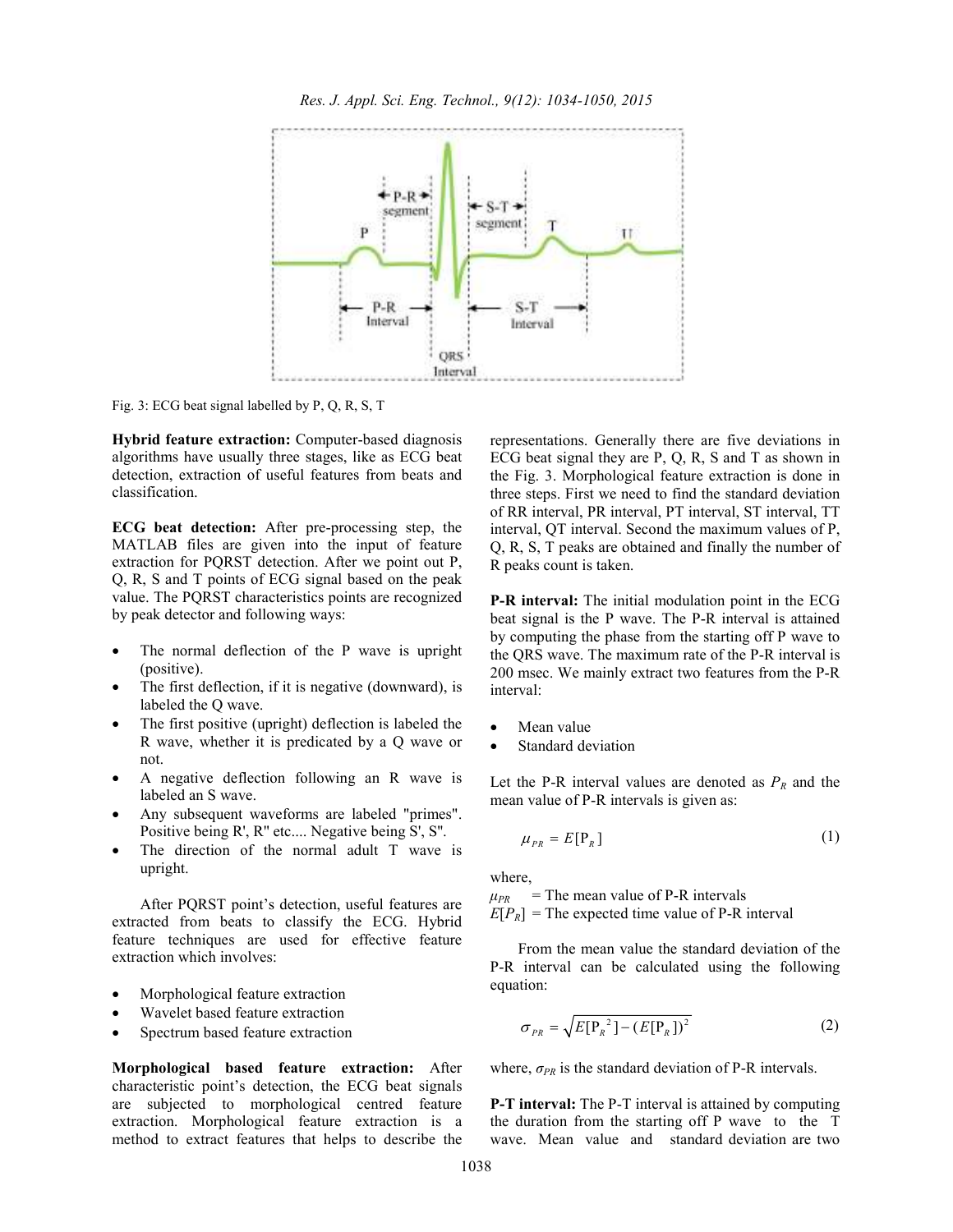features that are mainly extracted from the P-T interval. The mean value of the P-T intervals is given as:

$$
\mu_{PT} = E[\mathbf{P}_T] \tag{3}
$$

where,

 $\mu_{PT}$  = The mean value of P-T interval  $P_T$  = The randomly obtained P-T intervals  $E[P_T]$  = The expected period of P-T intervals

Therefore the standard deviation of P-T intervals is given as:

$$
\sigma_{PT} = \sqrt{E[P_T^2] - (E[P_T])^2}
$$
 (4)

where,  $\sigma_{PT}$  is the standard deviation of P-T interval.

**S-T interval:** The negative swerve next to the R wave in the ECG beat signal is S wave, where T wave is the refraction next to the S wave. The S-T interval is obtained by evaluating the period from the offset of QRS wave to the start off T wave. The S-T interval usually get varies from 80 to 120 msec. Mean value and standard deviation are two features that are mainly extracted from the S-T interval. The mean value of the S-T intervals is given as:

$$
\mu_{ST} = E[S_T] \tag{5}
$$

where,

 $\mu_{ST}$  = The mean value of S-T interval  $S_T$  = The randomly obtained S-T intervals  $E[S_T]$  = The expected period of S-T intervals

Therefore the standard deviation of S-T intervals is given as:

$$
\sigma_{ST} = \sqrt{E[S_T}^2] - (E[S_T])^2}
$$
 (6)

where,  $\sigma_{ST}$  is the standard deviation of S-T interval.

**Q-T interval:** The initial negative change in the ECG beat signal is Q wave which helps to sense the depolarization and re-polarization of left and right ventricles. The interval between the Q and T wave is obtained by evaluating the phase from the inception of Q wave to the offset of T wave. Then the standard deviation of the Q-T interval is obtained by taking the square root of the mean value, so, to find the standard deviation we need to calculate the mean value. The mean value can be calculated by taking the expected value of the intervals:

$$
E[\mathbf{Q}_T] = \mu_{QT} \tag{7}
$$

where,

 $\mu_{OT}$  = The mean value  $E[\mathcal{Q}_T]$  = The expected time value of Q-T intervals:

$$
\sigma_Q = \sqrt{E[\mathbf{Q}_T^2] - (E[\mathbf{Q}_T])^2}
$$
\n(8)

where,  $\sigma_Q$  is the standard deviation of Q-T intervals.

**Maximum peak values:** The change of the waves from the positive to negative side gives the peak value. Generally each cardiac cycle of heart has five changes namely P, Q, R, S, T. P wave is generated in the ECG beat signal when the electrical vector shift from the right to left atrium. Similarly transferring of electrical beat signals through myocardial creates Q wave, which help to spot the depolarization in inter-ventricular septum. R wave has the ultimate peak value in the ECG beat signal which mainly helps to spot the arrhythmia. The negative change next to the R wave in the ECG beat signal is S wave. The re-polarization of ventricles produce T wave which helps to sense the coronary ischemia, left ventricular hypertrophy etc. After identifying the P, Q, R, S, T waves in ECG beat signal, the maximum peak values  $P_{peak}$ ,  $Q_{peak}$ ,  $R_{peak}$ ,  $S_{peak}$  and  $T_{\text{peak}}$  wave are calculated.

**R-peak count:** After calculating the maximum peak values of P, Q, R, S, T wave, number of R peak count  $R_N$  in the ECG beat signal is taken. This is used for extracting the morphological features. The features extracted from the morphological feature extraction are detailed in the Table 1:

$$
R_N = N[R_{peak}] \tag{9}
$$

where,  $N$  [ $R_{peak}$ ] is the number of R peaks count.

**Wavelet based feature extraction:** The processing of the information by the heart is reflected in dynamical changes of the electrical activity in time, frequency and space. Mostly features in time (Jekova *et al*., 2008) and frequency (Khadra and Binajjaj, 2005) were extracted and combined with efficient classifiers. Time domain features fail to detect arrhythmias contaminated with noise. Frequency domain features are suitable to pursue variations in different kinds of ECG beats; however no information of time localized features can be presented by them. Time-frequency domain features are of great importance today, which can give information in both time and frequency domain. They are also useful in investigation of non-stationary signals similar to ECG. Haar wavelet transform is capable of detecting and characterizing specific phenomena in time and frequency planes. The haar wavelet is a smooth and quickly vanishing oscillating function with a good localization in both frequency and time. In wavelet transform the feature extractions were made in two steps: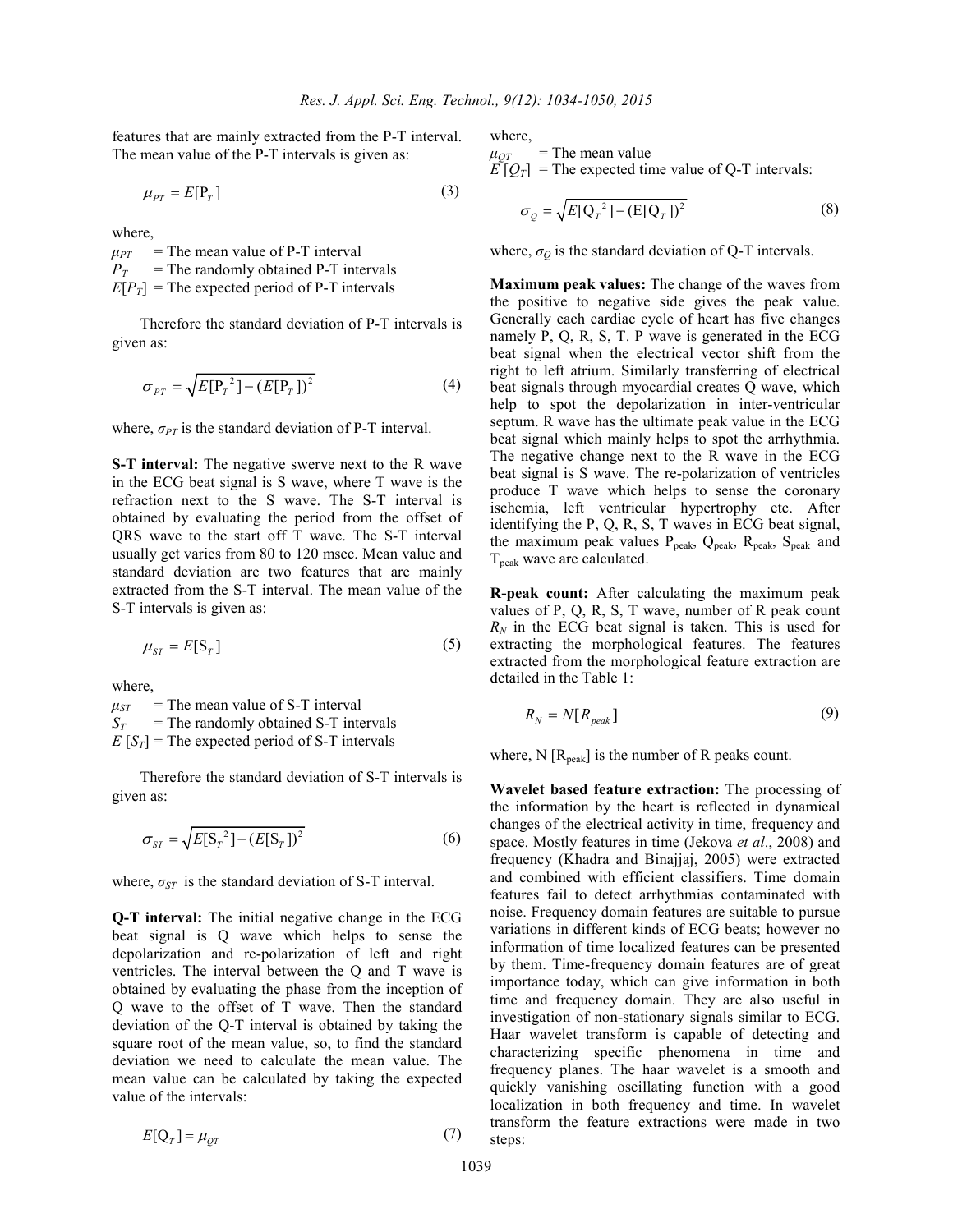| <u>MOI photogreat based reatures extraction</u> |              |                                                         |
|-------------------------------------------------|--------------|---------------------------------------------------------|
| <b>Steps</b>                                    | Feature      |                                                         |
| Step 1                                          | P-R interval | Standard deviation of P-R interval $\sigma_{PR}$        |
|                                                 | P-T interval | Standard deviation of P-T interval $\sigma_{PT}$        |
|                                                 | S-T interval | Standard deviation of S-T interval $\sigma_{ST}$        |
|                                                 | O-T interval | Standard deviation of O-T interval $\sigma_{\text{OT}}$ |
| Step 2                                          | P wave       | Maximum peak value of P wave $P_{\text{peak}}$          |
|                                                 | O wave       | Maximum peak value of Q wave $Q_{\text{peak}}$          |
|                                                 | R wave       | Maximum peak value of R wave $R_{peak}$                 |
|                                                 | S wave       | Maximum peak value of S wave $S_{\text{peak}}$          |
|                                                 | T wave       | Maximum peak value of T wave $T_{\text{peak}}$          |
| Step 3                                          | R peak count | Number of R peaks count $R_N$                           |

Table 1: Steps of morphological based feature extraction  $M_1$  morphological based features  $\mathcal{L}_{\mathcal{A}}$ 



Fig. 4: Architecture of two dimensional haar wavelet decomposition occurring at level 1

- Depending on distinct frequency sub bands the ECG beat signals are decomposed.
- The disintegrated beat signals at distinct frequency sub bands are evaluated using numerous resolutions.

For the ECG beat signal  $e(t)$  the wavelet transform is given as:

$$
W(p,q) = \int_{-\infty}^{\infty} e(t) \Psi p, q(t) dt
$$
 (10)

where,  $\Psi p, q(t)$  is the wavelet function.

In our proposed technique we use two dimensional Haar wavelet transform because it reduces the computational time and also it extracts more features. For the  $t$  input beat signal  $u_t$  the haar wavelet transform  $v_t$  is given as:

$$
v_t = H_t u_t \tag{11}
$$

In Haar wavelet the ECG beat signals are get disintegrated into coarse approximation and detail information. For this disintegrated two filters:

- Low pass filter
- High pass filter are used

First the ECG beat signals are passed to Low pass filter which screen the low frequency beat signals less than the cut off frequency. Second the ECG beat signals are passed to High pass filter which screen the high frequency beat signals beyond the cut off frequency. The resultant beat signal from the Low pass filter is down sampled by 2 gives coarse coefficients and the resultant beat signal from the high pass filter is down sampled to produce detail coefficients, which is shown in the Fig. 4.

Then the mean value of the coarse coefficients is calculated by taking the average of the coarse coefficient:

$$
E[a_t] = \mu_{a_t} \tag{12}
$$

where,  $\mu_{a_t}$  is the mean value for approximation coefficient.

From the mean value the standard deviation of the coarse coefficients is measured by taking the square root of the mean value:

$$
\sigma_{a_t} = \sqrt{E[a_t] - (E[a_t])^2}
$$
 (13)

where,  $\sigma_{a_t}$  is the standard deviation for approximation coefficient.

**Extraction of nonlinear activities through tri spectrum:** The objective of this section is to apply tri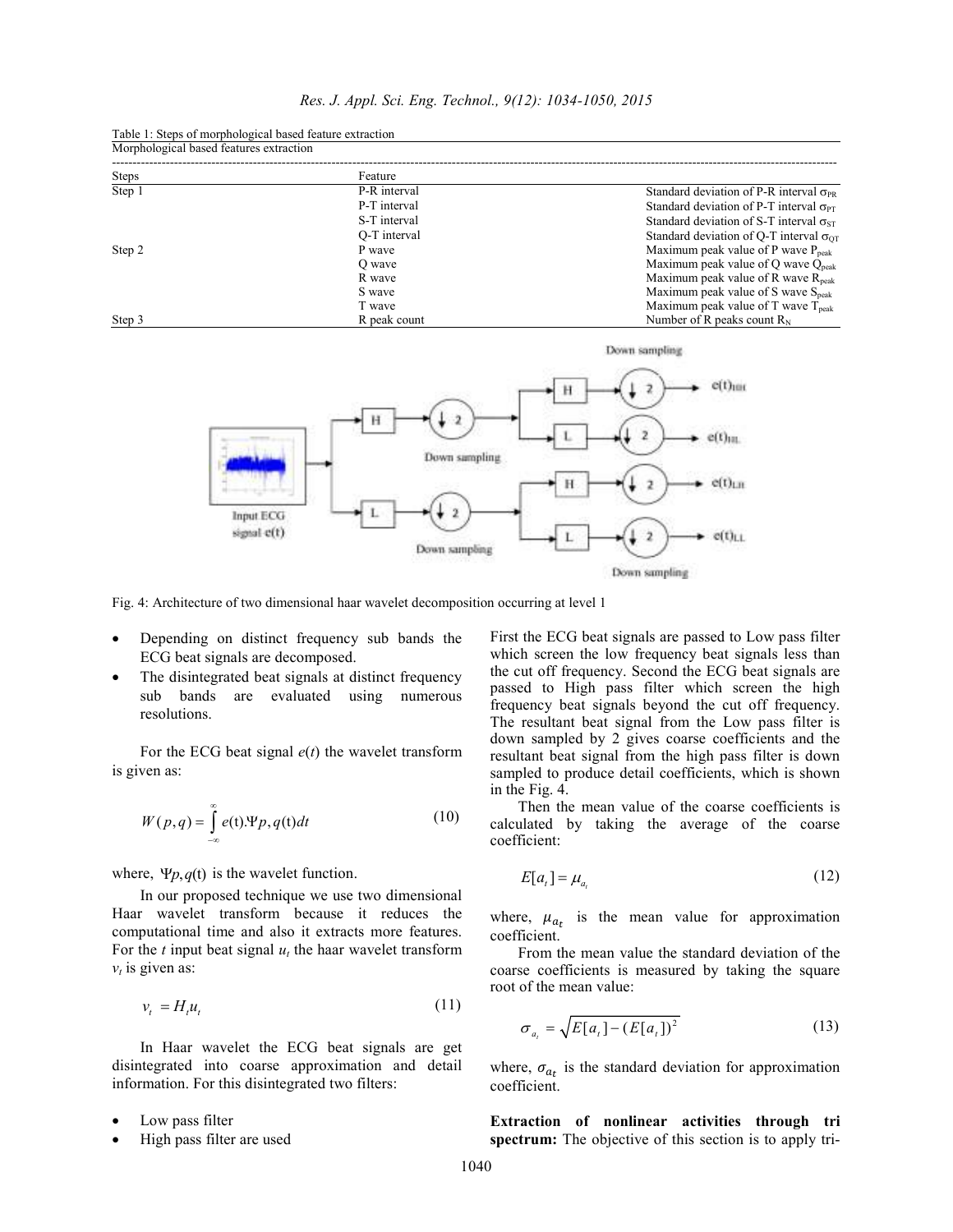spectral analysis for classification of ECG beat. Generally, the Electrocardiogram (ECG) signal is the recording of the bioelectrical activities of the cardiac system. Therefore, it is believed that several sources that are individually coherent will emit their electrical impulses at the instant of arrhythmia. The overall response of these electrical activities will be accumulated as an ECG signal that is composed of incoherent sources. Analyzing the nonlinear activities of the ECG beat by utilizing the ability of high order statistic techniques like as tri-spectrum in revealing hidden details of these beats could improve their detection and further detect the instance of their occurrences. Therefore, a nonlinear time invariant process is used to classify the ECG beat. Here, we have used tri-spectrum to extract phase coupling information or features from the ECG signal for detecting and classifying different types of beats. Tri-spectrum is type of statistics used to identify the output beat signal which is not directly proportional to the corresponding input beat signal. Tri spectrum can also obtain by taking Fourier transform for fourth cumulant function of random process  $u_n$  (Ge *et al.*, 2002). Let  $v_1$ ,  $v_2$ ,  $v_3$  be the three frequencies then the Tri spectrum of three frequencies is given as:

$$
T_s(v_1, v_2, v_3) = E[U(v_1)U(v_2)U(v_3)U^*(v_1 + v_2 + v_3)
$$
 (14)

where,

 $v =$ The frequency

 $U(v)$  = The Fourier transform of random process  $u_n$ 

*E*[] = The expectation factor

 $=$  The complex conjugation

In the tri-spectrum method, expectation of the frequency is obtained by taking the average of the three frequencies. It is a three dimensional structure. The resultant image is obtained in 512\*512 pixels. The trispectrum was applied to obtain a tri-spectrum plot and magnitude tri-spectrum.

#### **Steps involved in the feature extraction of tri spectrum:**

- By using the number of pixel present in the row, column and both diagonals we can calculate the centre point of the pixel.
- The properties of the region near to the centre point of tri-spectrum can be calculated by using the region props function in the mat lab. The region props function helps to evaluate the orientation, eccentricity, solidity, extent and perimeter values of the region.

By using tri spectrum based feature extraction we extract 12 features from the input ECG beat. To estimate the tri-spectrum of a signal the following processing steps are performed.

**Location of maximum values:** The location of maximum values can be obtained by computing the maximum values from both row and column. Thus we get two maximum values from both horizontal *rmax* and vertical line *cmax*.

**Sum of diagonal values:** In this we calculate the sum of all the values present in the diagonals from both the direction i.e., left diagonal *Ldsum* and right diagonal *Rdsum*.

**Sum of centre column** *Ccsum* **and centre row** *Crsum* **values:** This value can be evaluated by computing the sum of the values present in the centre row *Crsum* and the values present in the centre column *Crsum*.

**Orientation of region**  $O_r$ **: The orientation of the image**  $O_r$  is obtained by measuring the angle between the horizontal axis and the major axis of the ellipsoid.

**Eccentricity of region**  $E_t$ **: The eccentricity of the** region  $E_t$  can be calculated by taking the relation of distance between the foci of ellipse and the major axis.

**Solidity of region** *So***:** Solidity is the ratio of region area to the convex area of the region. The solidity of the region is calculated using the formula:

$$
S_o = A / CA \tag{15}
$$

where,

 $A =$ The Area of the region

 $CA =$ The convex area of the region

 $S$ <sup>*o*</sup> = The solidity

**Extent of region**  $E_x$ **:** Extent of the region  $E_x$  is measured by taking the relation of region area to the bounding box area which is given by the formula:

$$
E_x = A/BA \tag{16}
$$

where,

 $A =$ The Area of the region

 $BA =$ The bounding area of the region

 $E_x$  = The solidity

**Perimeter of region**  $P_r$ **:** The perimeter of the region  $P_r$ can be measured by taking the number of neighbouring pixel of the region and calculating the space between the adjacent pixels which lies in the border of the region.

**Entropy of tri spectrum**  $T_s$ **: Entropy is determined by** taking the probability of a process or information content. The entropy for tri spectrum  $T<sub>s</sub>$  is calculated using the formula: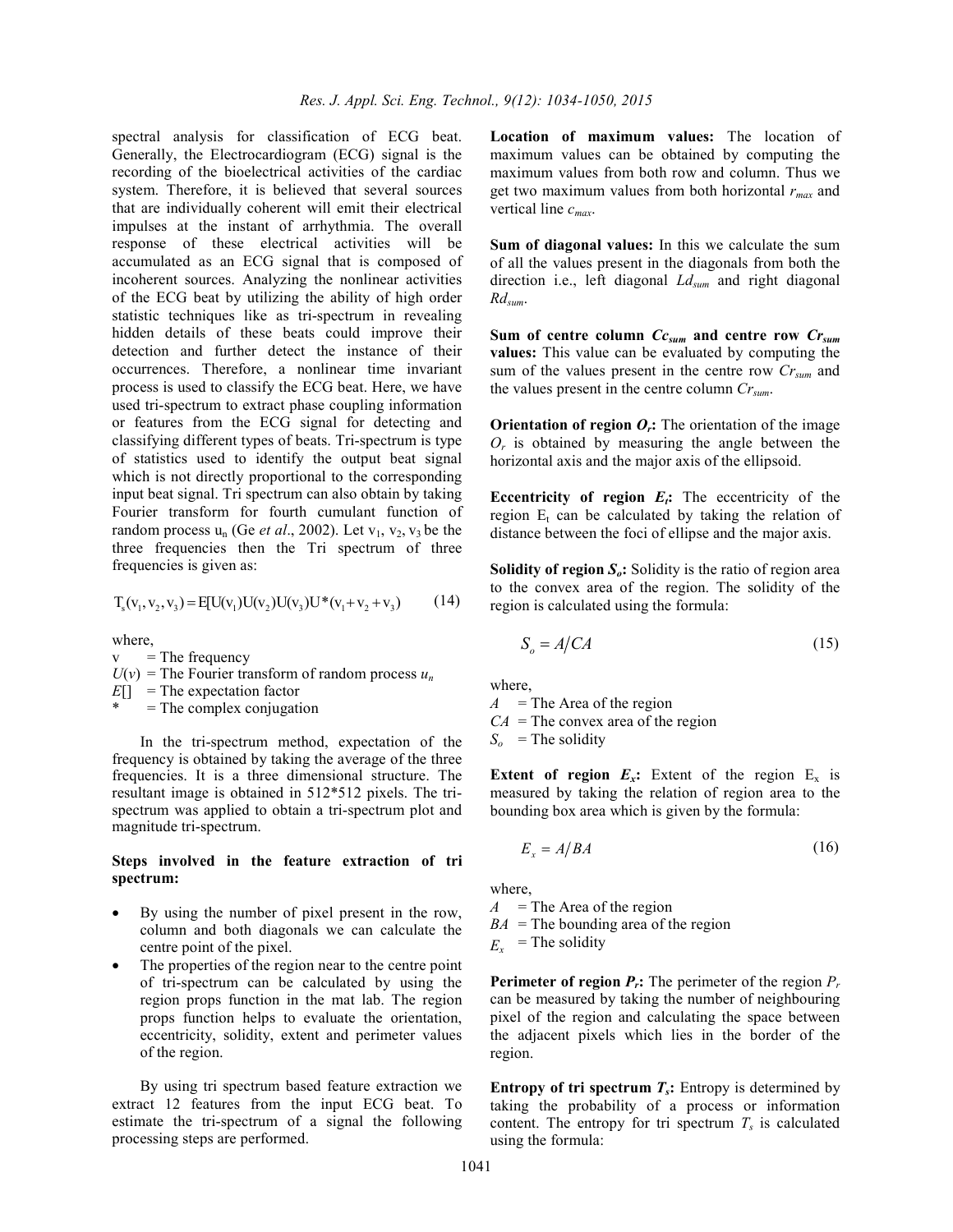| Spectrum based reatures extraction |                                                   |
|------------------------------------|---------------------------------------------------|
| <b>Steps</b>                       | Features                                          |
| Location of maximum values         | Maximum values for row $r_{\rm max}$              |
|                                    | Maximum values for column $c_{\text{max}}$        |
| Sum of diagonal values             | Sum of left diagonal Ld <sub>sum</sub>            |
|                                    | Sum of right diagonal $\text{Rd}_{\text{sum}}$    |
| Sum of centre column and centre    | Sum of centre column $\mathrm{Cc}_{\mathrm{sum}}$ |
| row values                         | Sum of centre row $Cr_{sum}$                      |
| Orientation                        | Orientation of region $O_r$                       |
| Eccentricity                       | Eccentricity of region $E_t$                      |
| Solidity                           | Solidity of region S <sub>o</sub>                 |
| Extent                             | Extent of region $E_x$                            |
| Perimeter                          | Perimeter of region $P_r$                         |
| Entropy                            | Entropy of tri spectrum                           |

Table 2: 12 different features using tri-spectrum analysis Spectrum based features extraction

$$
H(X) = -\sum_{i=1}^{n} p(x_i) \log_2 p(x_i)
$$
 (17)

where,  $p(x_i)$  is the probability mass function.

The features extracted from the tri spectrum based feature extraction are detailed in the Table 2.

**ECG beat classification using hybrid classifier:** After extracting the features from ECG beat signal we use hybrid classifier is used to classify the ECG beat signal. In the hybrid classifier we use both ABC algorithm and genetic algorithm to train the beat signals in the neural network. For training purpose five abnormal beat

signals are used along with the normal beat signal. The five abnormal beat signals includes Left Bundle Branch Block Beat (LBBB), Right Bundle Branch Block Beat (RBBB), Premature Ventricular Contraction (PVC), Atrial Premature Beat (APB) and Nodal (junctional) Premature Beat (NPB). The hybrid classifier involves the following steps.

**Feed forward neural network layer generation:** In the artificial neural network number of neurons required in the output layer depends on the target solutions in each sequence. Initially we generate an output layer model to optimize the weights. The output layer model is given as:

$$
\boldsymbol{V}_{p}^{(1)} = t \sum_{p=1}^{n} w_{pq}^{(1)} \boldsymbol{u}_{p} + \boldsymbol{\theta}_{p}
$$

$$
\boldsymbol{V}_p^{(2)} = t \sum_{p=1}^n w_{pq}^{(2)} v_p^{(1)} + \theta_p
$$

. . 
$$
\mathcal{V}_p^{(m)} = t \sum_{m}^{n} W_{pq}^{(m)} v_p^{n-1}
$$

*p*

1

=

. . . .



Fig. 5: Proposed feed forward neural network model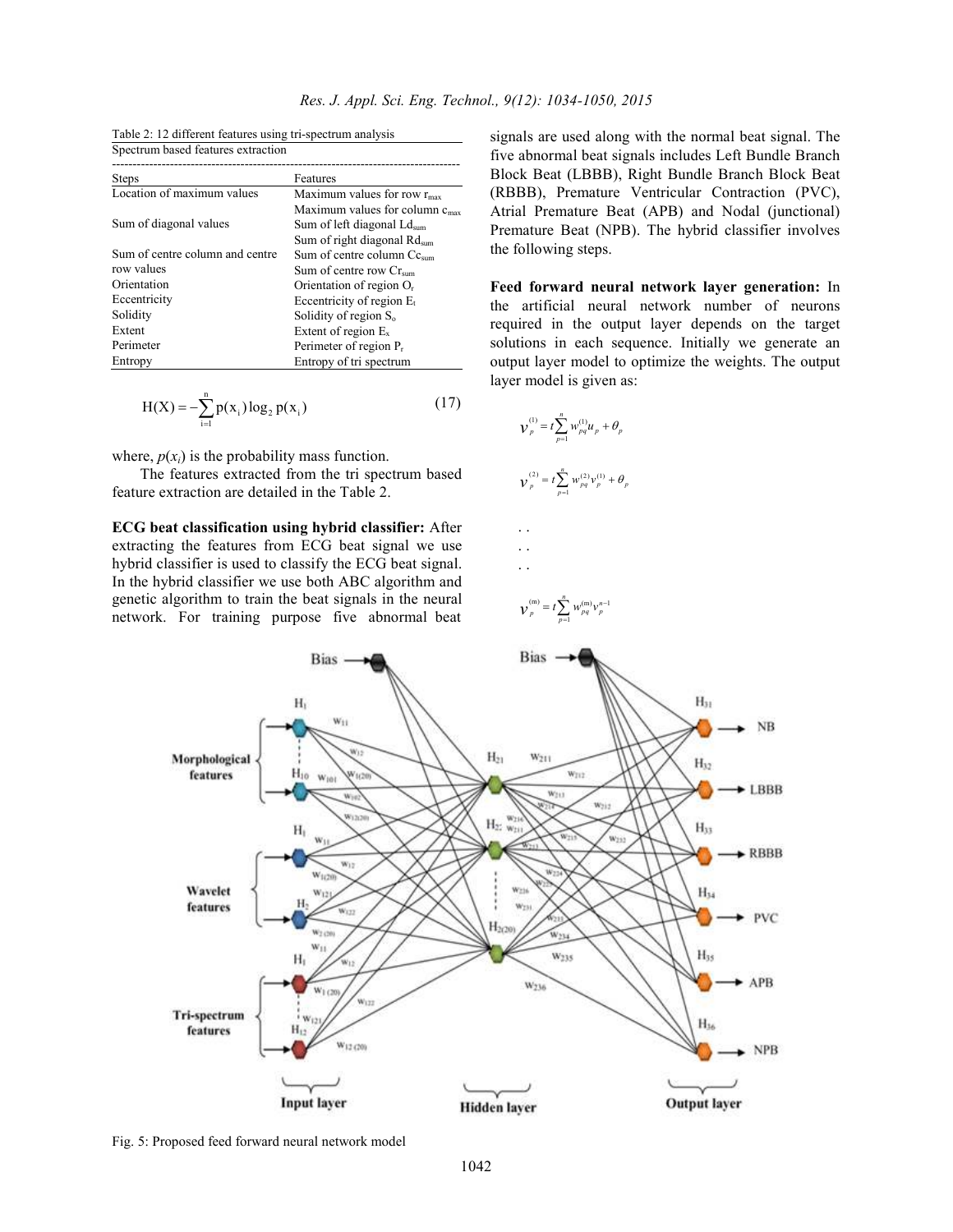where,

- $p =$ The input model  $q =$ The hidden mode  $v_p$  = The output of the mode
- *t* = The transfer function
- $\theta$  = The threshold value
- $w_{pa}$  = The weight between the input and hidden node

**Training phase of FFNN:** In our proposed method five abnormal beat signals are trained along with normal beat signals by using both ABC and genetic algorithm. Most of the neural network uses back propagation algorithm for training but it has many disadvantages such as it consumes more time to find the minimum error. To avoid these defects we use both ABC and genetic algorithm. In our proposed method first we train the FFNN by using the ABC algorithm. Then we use genetic algorithm to train the FFNN by initializing the optimized weight obtained from ABC algorithm. For training the neural network 24 features extracted from the hybrid feature extraction is given as input layer. After optimizing the weights used in the hidden layer the six beats of ECG beat signals are get grouped in the output layer, which is described in the following Fig. 5.

**Step 1: Initialization of population:** In neural network data are mainly trained to optimize the weight and to detect the minimum error. To optimize the weights, ABC algorithm initially creates arbitrary population of solution:

$$
u_p^q = u_{\min}^q + rand(0,1) (u_{\max}^q - u_{\min}^q),
$$
  
 
$$
q \in \{1, 2, ..., w\}
$$
 (18)

where,

 $u_p$  = The random solution

- $w =$ The weight of the network
- **Step 2: Fitness evaluation:** After the generating the initial population, the fitness of the solution is evaluated. The fitness of the solution is determined by calculating the error between the target and the output obtained:

$$
E_v = (v_p)t \arg et - (v_p) output \tag{19}
$$

where,  $E_v$ = The error

 $(v_p)$ *t* arg *et* = The target value  $(v_p)$ *output* = The output

**Step 3: Modification of food source by employed bee:** After initializing the solution, employed bees are allowed to search the neighbouring food source. Employed bee examine the nectar quantity i.e., fitness of the new food source. Based upon the nectar quantity and the visual information employed bee update the food source. The search of new solution is performed by the following equation:

$$
\begin{aligned} v_p^q &= u_p^q + \phi_p^q \left( u_p^q - u_r^q \right), q \in \{1, 2, \dots, w\}, \\ r & \in \{1, 2, \dots, N\} \end{aligned} \tag{20}
$$

where,  $r \neq p, r, q$  $u^q$ <sup> $p$ </sup> The new food source  $\phi_p^{\dot{q}}$  = The random number between the range (-1, 1)

- **Step 4: Fitness selection by onlooker bee:** After collecting the information of new food source all the employed bees return to the hive and reveal the data's to the onlooker bees. The onlooker bees examines all the food source data's provided by the employed bees and select an food source based upon the nectar quantity and distance. Then onlooker bee stores the new food source in its memory and forgets the exiting data. Mean while the employed bees check the selected food source and updates its memory.
- **Step 5: Generation of new food source by scout bee:** After little iteration if there is no change in the food source location, the scout bees are allowed to find the new food source. If the nectar amount of the new food source is high, then the onlooker bee forget the old one and store the new food source in the memory. If the nectar quantity is not high no modification is made. In our method to generate random solution we use cross over technique. In this step we randomly generate solution based upon on the optimized weight obtained from ABC algorithm. To generate random solution pair we use cross over technique in which the cross over rate is multiplied with the length of the solution.
- **Step 6: Cross over:** In this step we randomly generate solution based upon on the optimized weight obtained from ABC algorithm. To generate random solution pair we use cross over technique in which the cross over rate is multiplied with the length of the solution. In our proposed work we take chromosome length as 10 and cross over rate as 0.2*.* After generating random solution the fitness value of the solution is examined and the best solution is given for testing.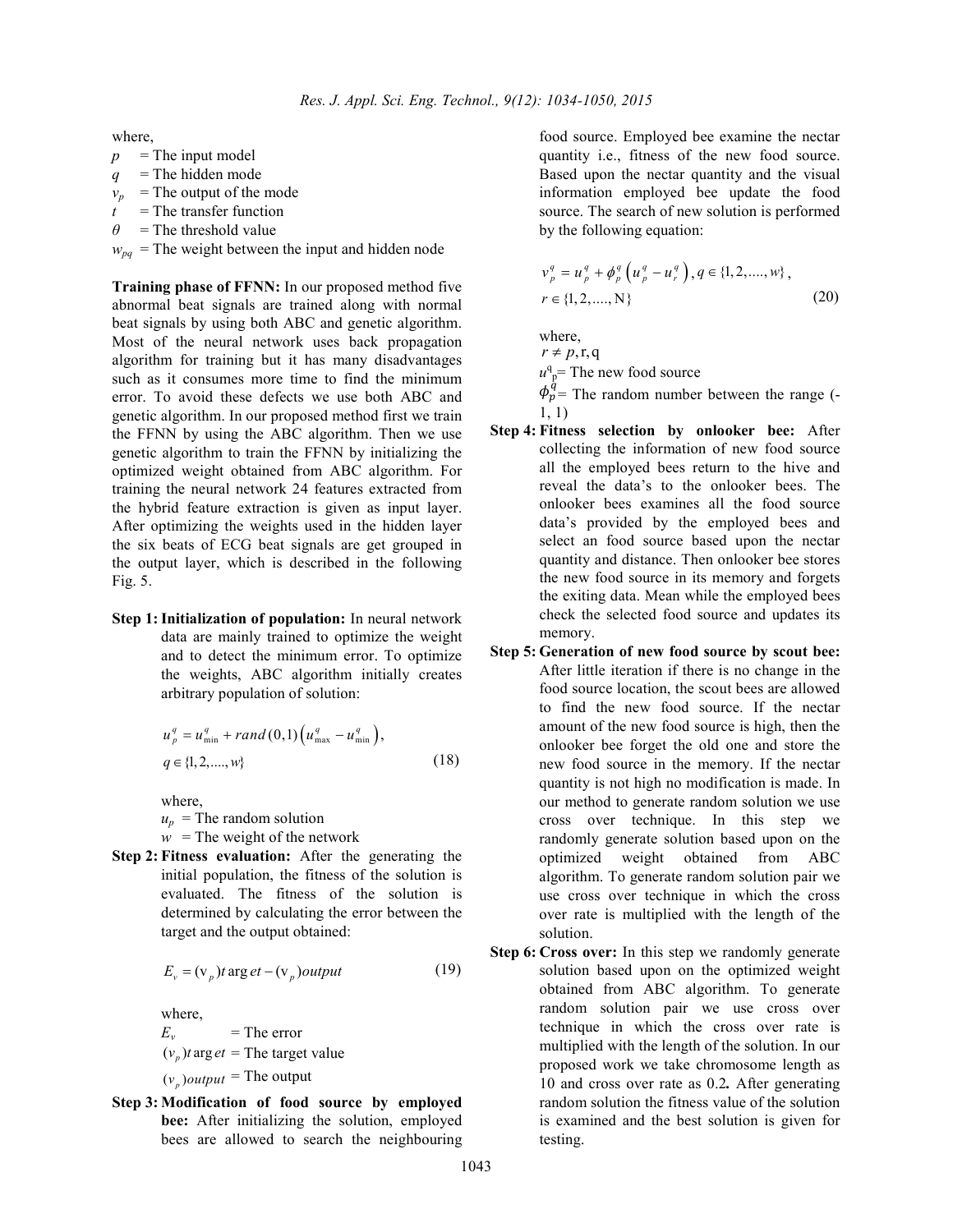

Fig. 6: Training and testing phase of proposed hybrid classifier

**Testing phase of FFNN:** The selected solution from the training is taken as input to the feed forward neural network. In this step the ECG beat signal is compared with the trained beat signal and classified based upon the feature. The training and testing of the ECG beat signal is shown in the Fig. 6.

## **RESULTS AND DISCUSSION**

**Dataset description:** In our proposed study we have chosen MIT-BIH Arrhythmia Database from the physiobank ATM. MIT-BIH Arrhythmia Database is the collection of 4000 long term Holter recording taken from the arrhythmia laboratory during the years 1975 to 1979. About 60% of the recording was taken from inpatients. Every single of the 48 recording in the database is over 30 min long. The source of the ECG beat signal in the database is taken from 25 men aged from 32 to 89 years and 22 women aged from 23 to 89 years. The Arrhythmia Database contains almost

109,000 beats. In our proposed work we have taken six beats including normal beat, abnormal beat such as Left Bundle Branch Block Beat (LBBB), Right Bundle Branch Block Beat (RBBB), Premature Ventricular Contraction (PVC), Atrial Premature Beat (APB) and Nodal (junctional) Premature Beat (NPB). For our proposed work we have taken 45 beat signals in the dataset.

**Experimental setup:** For implementing the propose technique we have used MATLAB version (7.12). This proposed technique is done in windows machine having Intel Core i5 processor with speed 1.6 GHz and 4 GB RAM. For comparing the performance MIT-BIH Arrhythmia Database is used.

**Evaluation metrics:** The evaluation of proposed ECG beat classification technique in MIT-BIH Arrhythmia Database are carried out using the following metrics as suggested by below equations.

**Sensitivity:** The sensitivity of the feature extraction and the feature classification is determined by taking the ratio of number of true positives to the sum of true positive and false negative. This relation can be expressed as:

$$
S_t = \frac{T_p}{T_p + F_n}
$$

where,  $S_t$  = The sensitivity  $T_p$  = The true positive  $F_n$  = The false negative

**Specificity:** The specificity of the feature extraction and the feature classification can be evaluated by taking the relation of number of true negatives to the combined true negative and the false positive. The specificity can be expressed as:

$$
S_p = \frac{T_n}{T_n + F_p}
$$

where,

 $S_p$  = The specificity  $\hat{T}_n$  = The true negative  $F_p$  = The false positive

**Accuracy:** The accuracy of feature extraction and the feature classification can be calculated by taking the ratio of true values present in the population. The accuracy can be described by the following equation: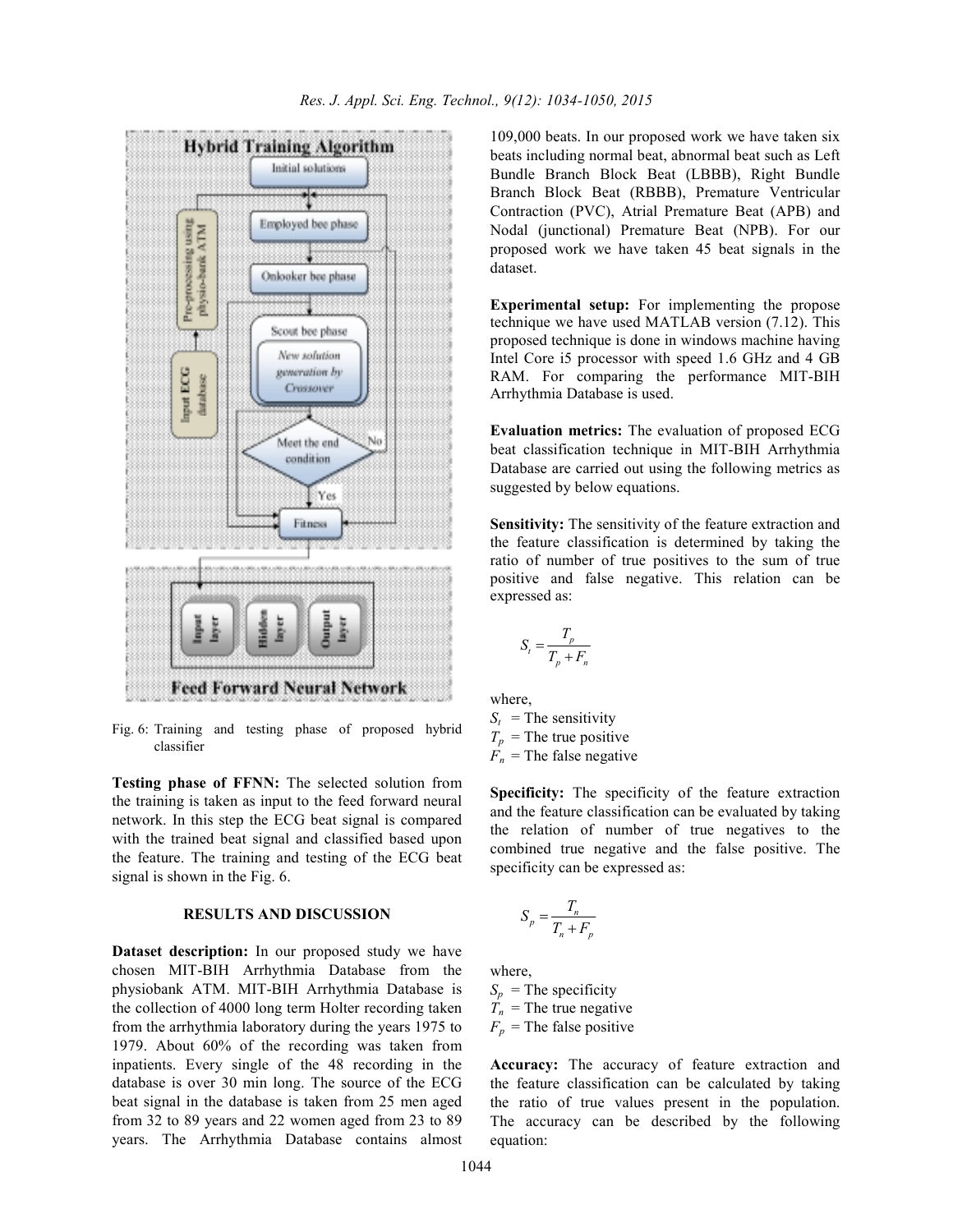

Fig. 7: Input ECG beat signals

| Table<br>-ivbrid<br>algorithm | parameter                           |     |                             |       |
|-------------------------------|-------------------------------------|-----|-----------------------------|-------|
| $L$ ength<br>the chromosome   | $\sim$ 010nv<br>size                |     | s over rate<br>TOSS         | `vcle |
| 1 U                           | -lıdden neuron<br>input<br>$(no$ of | ∪.J | $\mathsf{v}$ . $\mathsf{v}$ | 1 V   |
|                               |                                     |     |                             |       |

| $\sim$<br>l able<br>Neura | l network parameters  |                                  |                                                        |                         |              |
|---------------------------|-----------------------|----------------------------------|--------------------------------------------------------|-------------------------|--------------|
| NN1                       | iteration<br>nt<br>NΩ | Error                            | <b>CONTINUES</b><br>raining<br>' algorithm<br>. тапппе | ംo of hidder -<br>laver | Nc<br>neuron |
|                           |                       | $\sim$<br>13 <sup>0</sup><br>J.U | $\Omega$<br>UA<br>ABU                                  |                         | ∠            |
|                           |                       |                                  |                                                        |                         |              |

$$
A = \frac{T_p + T_n}{T_p + F_p + F_n + T_n}
$$

where,

 $A =$ The accuracy

 $T_p$  = The true positive

 $\overline{T}_n$  = The true negative

 $F_p$  = The false positive

 $F_n$  = The false negative

**Experimental result:** In this section we discuss the experimental result obtained by using hybrid feature extraction and classification for grouping the beats in the ECG beat signals. For hybrid feature extraction we use three extraction techniques. Figure 6 shows the three sample input ECG beat signals taken for classification. Figure 7 shows the marked P, Q, R, S, T for input beat signal. The tri spectrum plot of the input beat signal is shown in the Fig. 8. From this tri spectrum the features like location of maximum values, sum of diagonal values, sum of centre column and centre row, orientation, eccentricity, solidity, extent and perimeter are extracted. Table 3 gives the hybrid algorithm parameters used for classification. The parameter used in the neural network for training and testing the ECG beat signal is detailed in the Table 4 (Fig. 9).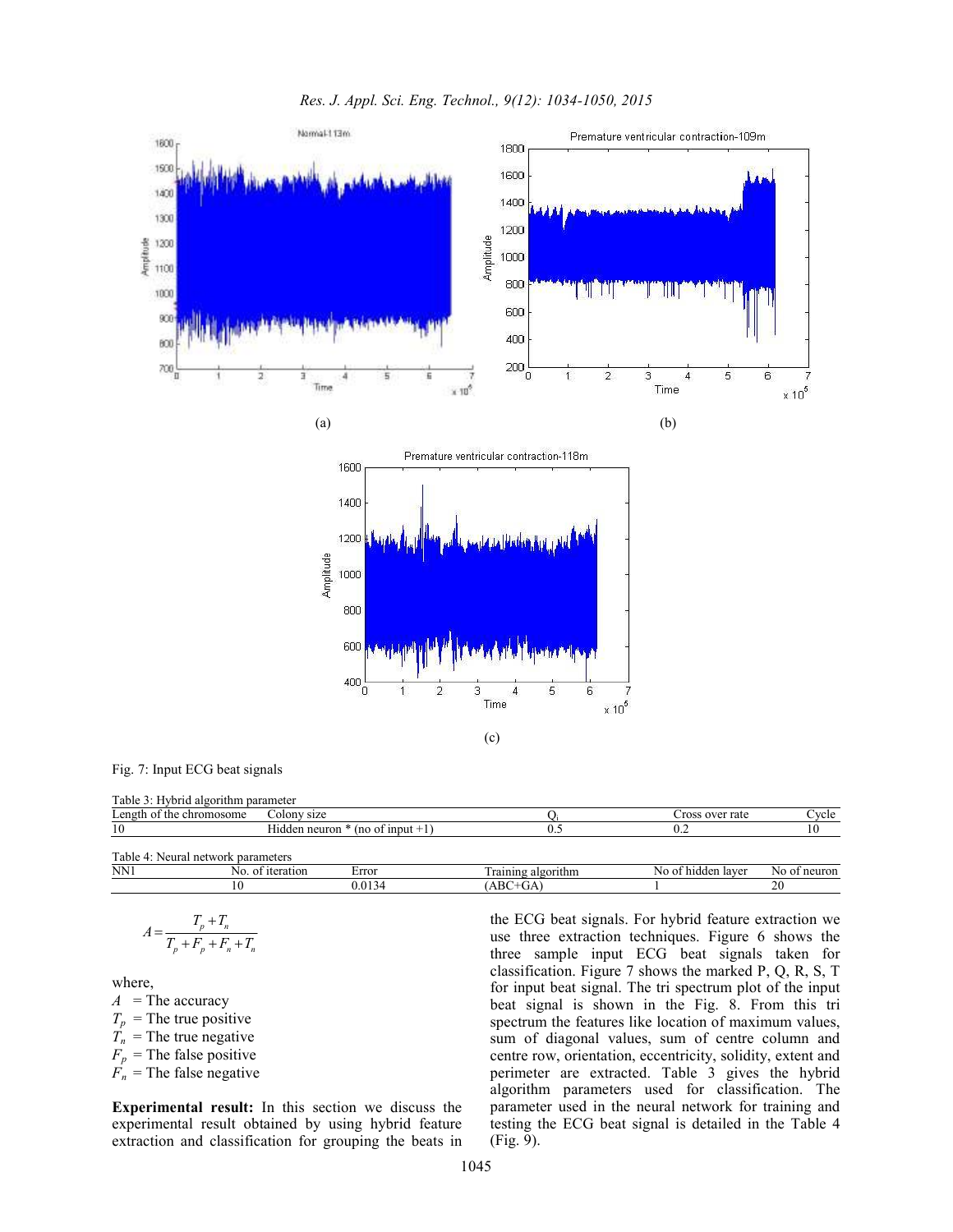





800



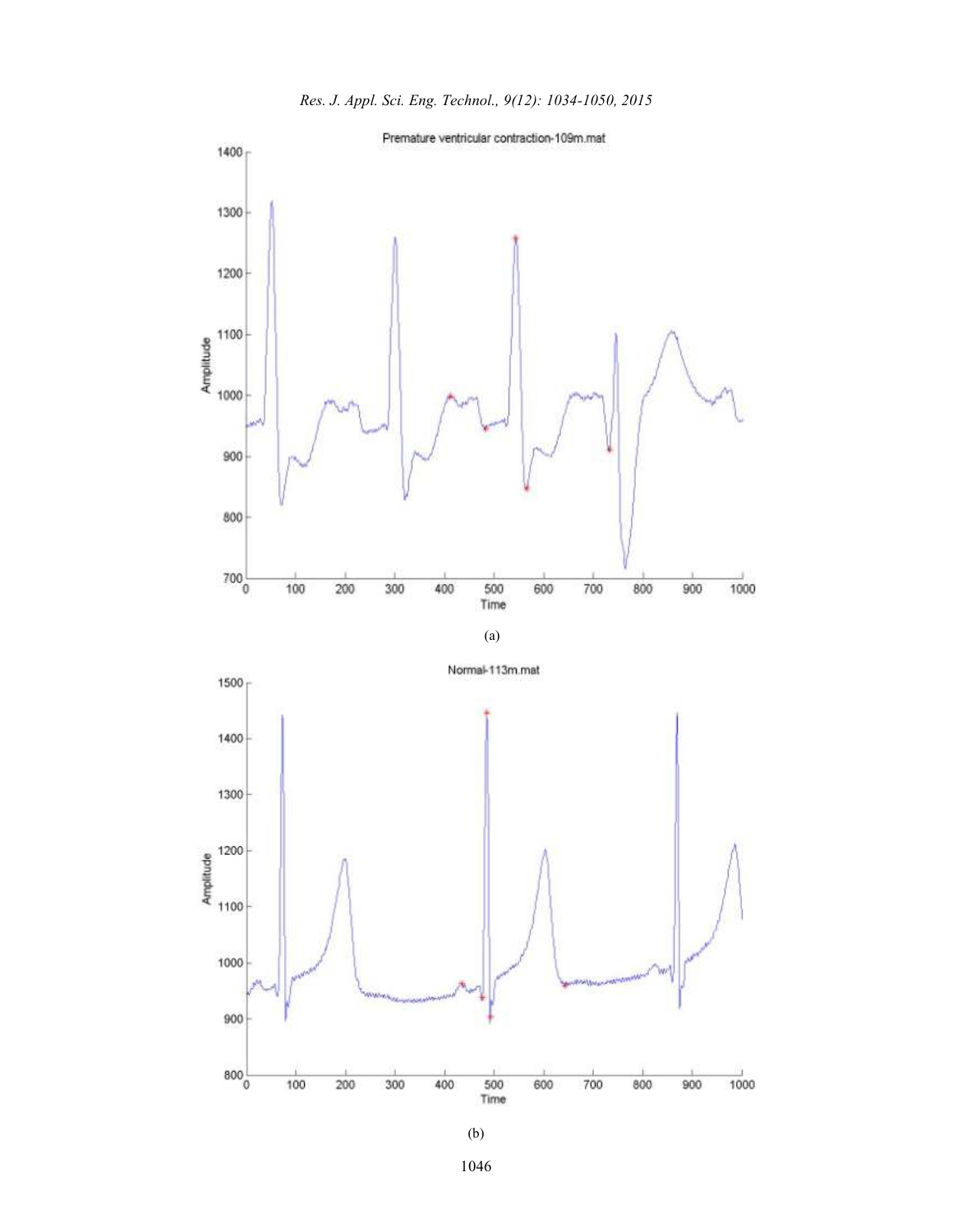



Fig. 8: Labelled P, Q, R, S, T for input beat signal



Fig. 9: Tri spectrum plot

**Comparative analysis:** In this section hybrid feature extraction and hybrid classification of our proposed technique is compared separately with the existing method. This comparison is done to prove the efficiency of our proposed method.

**Effectiveness of hybrid feature extraction:** To prove the effectiveness of hybrid feature extraction, we compare our proposed technique against individual feature extraction method. The evaluation graphs of the sensitivity, specificity and the accuracy graph are shown in Fig. 10. From the Fig. 10a, the proposed ECG beat classification technique achieved the overall accuracy value of 91% which is high compared with the accuracy of existing systems such as morphological feature (Morp + GABC) is achieved 68%, wavelet based feature (Wavelet + GABC) is achieved 78%, trispectrum based features (spect + GABC) achieved 70%, combined morphological and wavelet based features (Morp + Wavelet + GABC) is achieved 77%, combined morphological and tri-spectral features (Morp + Spect + GABC) is achieved only 70%. From the graphs it is clear that the hybrid feature extraction shows high accuracy when compared with the existing techniques (Fig. 10a, b and c).

**Effectiveness of hybrid classification:** To additional effectiveness of our proposed technique, we compare against feed forward with backpropogation classifier. Therefore, we have compared our proposed technique against and existing techniques which are (Hybrid + FFBN), (Morp + FFBN), (wavelet + FFBN), (Spect + FFBN) (Morp + Wavelet + FFBN), (Morp + Spect + FFBN). The evaluation graphs of the sensitivity, specificity and the accuracy graph are shown in Fig. 11. From the Fig. 11a, the proposed ECG beat classification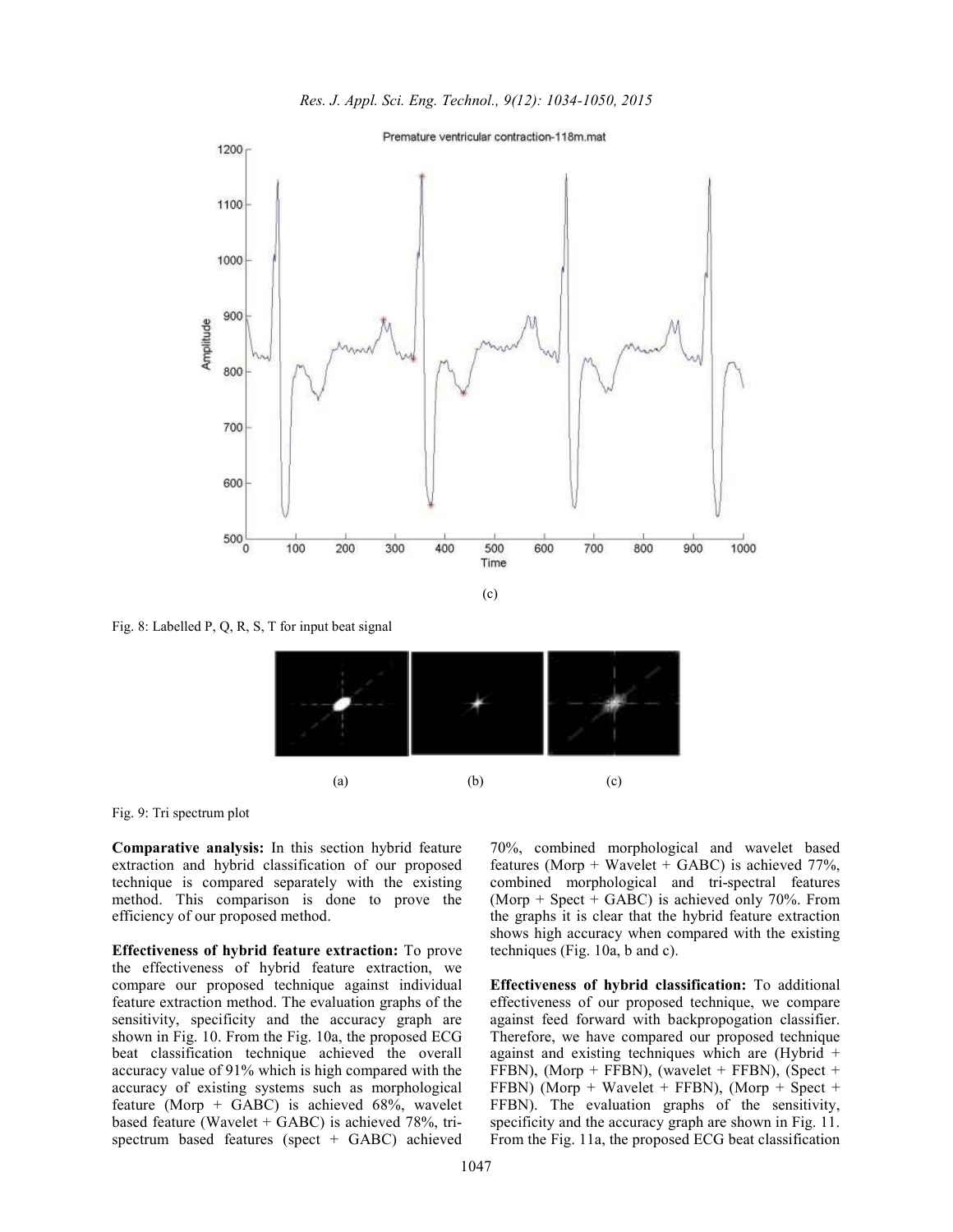

Fig. 10: (a) Comparative analysis graph of accuracy for hybrid feature and existing methods (b) comparative analysis graph of sensitivity for hybrid feature and existing methods (c) comparative analysis graph of specificity for hybrid feature and existing methods

technique achieved the overall accuracy value of 91% which is high compared with the accuracy of existing systems such as  $(Hvbrid + FFBN)$  is achieved only 78%, (Morp + FFBN) is achieved 62%, (wavelet + FFBN) is achieved 65%, (Spect + FFBN) is achieved 70%, (Morp + Wavelet + FFBN) is achieved  $62\%$ , (Morp + Spect + FFBN) is achieved only 73%. Totally, the proposed ECG beat classification technique is achieved better performance when compared existing techniques (Fig. 11a, b and c).

## **CONCLUSION**

The objective of this research was to demonstrate the complementary nature of tri-spectrum features and wavelet features and to show that this information indeed helps in improving the performance of the conventional systems based on morphological features. It was demonstrated by conducting beat classification experiments on the MIT-BIH Arrhythmia Database. The ECG beat classification system using only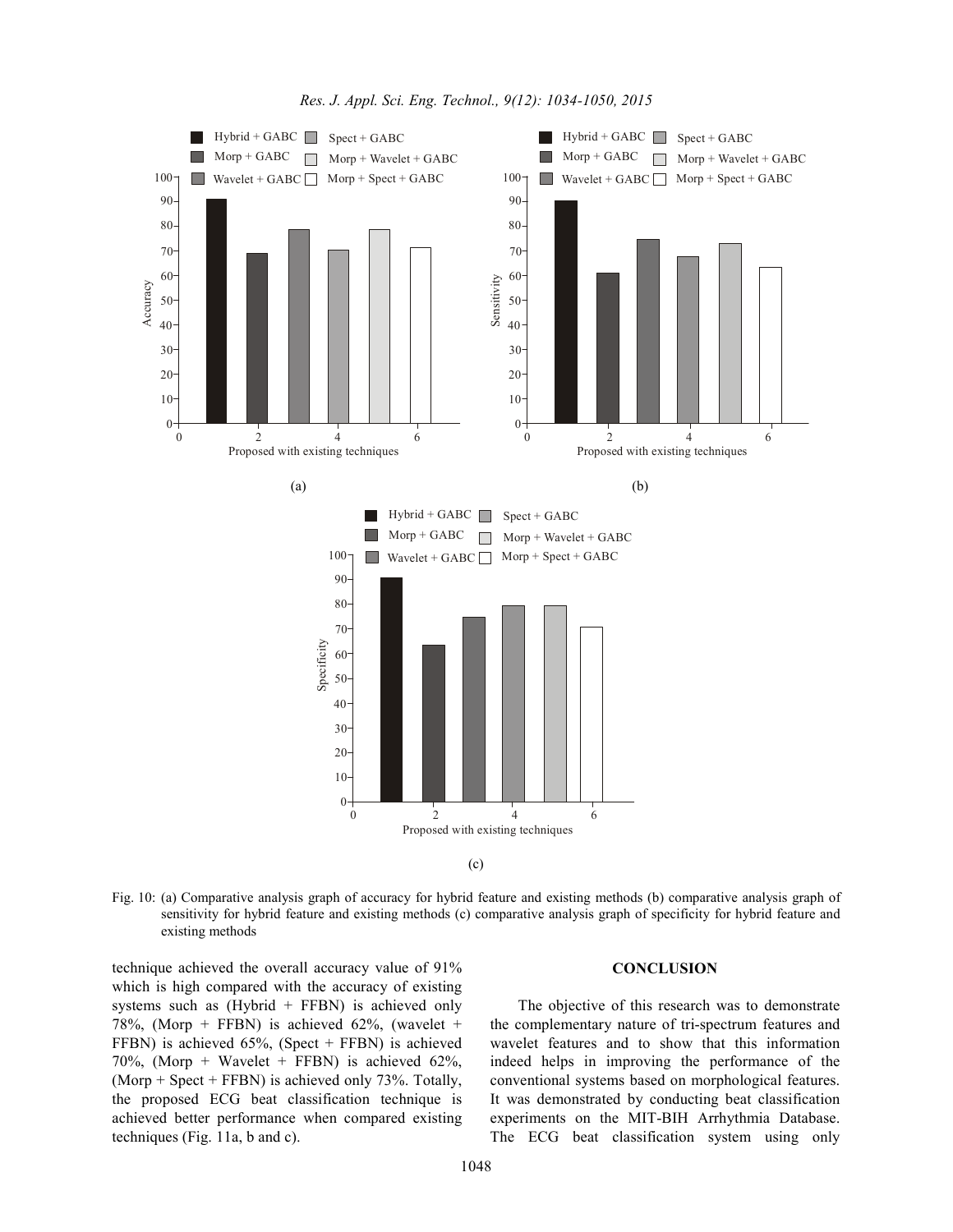

Fig. 11: (a) Comparative analysis graph for accuracy between hybrid classifier and existing methods (b) comparative analysis graph for sensitivity between hybrid classifier and existing methods (c) comparative analysis graph for specificity between hybrid classifier and existing method

morphological information resulted in an accuracy of 68%, wavelet information resulted in an accuracy of 78%, tri-spectrum information resulted in an accuracy of 70%, combined morphological with wavelet information resulted in an accuracy of 77%, combined morphological with tri-spectral information resulted in an accuracy of 70%. However, the combined information led to an accuracy of 91%, which is significantly better than both of the individual information or system.

#### **REFERENCES**

- Acharya, R., A. Kumar, P. Bhat, C. Lim, S. lyengar, N. Kannathal and S. Krishnan, 2004. Classification of cardiac abnormalities using heart rate beat signals. Med. Biol. Eng. Comput., 42: 288-293.
- Afonso, V.X., W.J. Tompkins, T.Q. Nguyen and S. Luo, 1999. ECG beat detection using filter banks. IEEE T. Bio-Med. Eng., 46: 192-202.